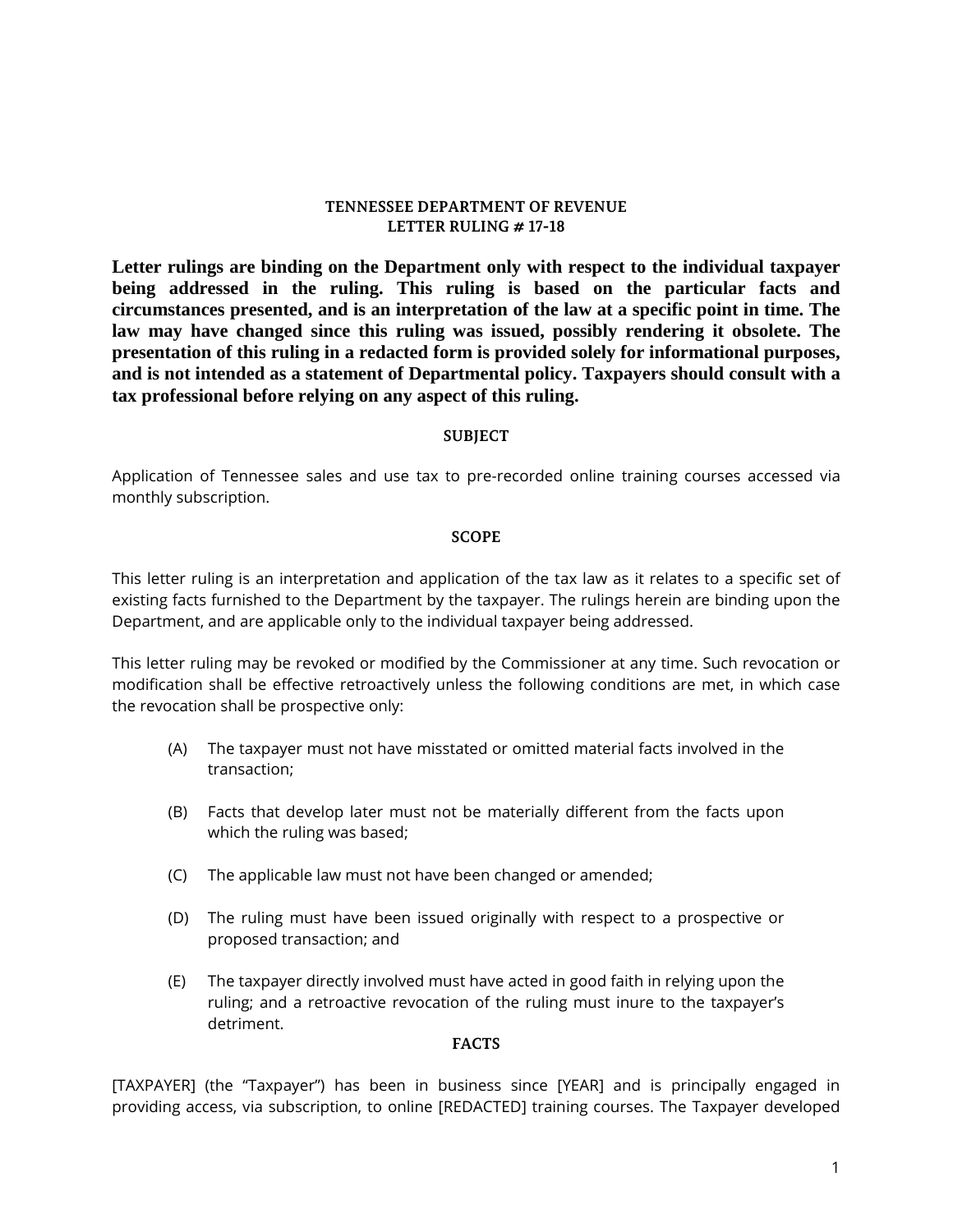the courses through its network of authors comprised of experts in various [REDACTED] disciplines (the "authors"). The Taxpayer's online [REDACTED] training courses primarily focus in the fields of [REDACTED]. The Taxpayer created a virtual classroom that allows people to learn, teach, and connect. The Taxpayer's subscribers are able to enhance existing, or obtain new, [REDACTED] skills enabling them to improve their careers and productivity.

To provide a high-quality educational experience to subscribers, the Taxpayer contracts with the authors who create pre-recorded training courses on their topic [REDACTED] of expertise. The courses all come with access to a course-specific discussion board that allows the subscriber to interact with the course instructor and other subscribers. The authors often respond quickly, sometimes within minutes, of receiving a question on the discussion boards. [REDACTED]. Additionally, there is also interaction between subscribers.

The Taxpayer's subscribers are divided into [REDACTED] groups: [REDACTED]. [REDACTED].

Several of the Taxpayer's courses help prepare subscribers for active certifications issued by various businesses. Other courses provide continuing education units or professional development units for the subscribers who complete the courses.

Subscribers are granted a temporary license to access the Taxpayer's complete course library for a monthly or annual fee (the "Subscription"). Subscribers may view an unlimited number of courses during the Subscription period. The Taxpayer retains 100% of the intellectual property rights related to these courses, and subscribers are prohibited from retaining, storing or redistributing any of the training accessed via their Subscriptions.

Subscribers can access the online courses via any device that connects to the Internet via an Internet browser or that can access the appropriate viewing app. During their Subscription period, subscribers can also download content for certain training courses, including exercise files, course slides, and sample code. Subscribers can also download a free viewer that enables them to temporarily download and view training videos offline during the Subscription period. Once the Subscription period ends, the Subscribers' access to video learning content is terminated and they must renew their Subscription in order to regain access to the educational material.

The Taxpayer offers [REDACTED] Subscription plans: [REDACTED]. The subscribers primarily use the Taxpayer's service offerings to expand their knowledge with the expert content contained in the course library as well as the ability to communicate with the course authors and other subscribers via an interactive discussion board. However, each Subscription comes with additional features that Taxpayer provides at no additional charge and is included in the Subscription fee. For example:

• [REDACTED – FREE FEATURES]

The [REDACTED] plans contain additional features [REDACTED] than the [REDACTED] plan. The [REDACTED] plan, which is a multi-learner package, comes with all of the features mentioned above as well as: [REDACTED – ADDITIONAL FEATURES].

Finally, the [REDACTED] plan contains, in addition to the [REDACTED] package features: [REDACTED – ADDITIONAL FEATURES].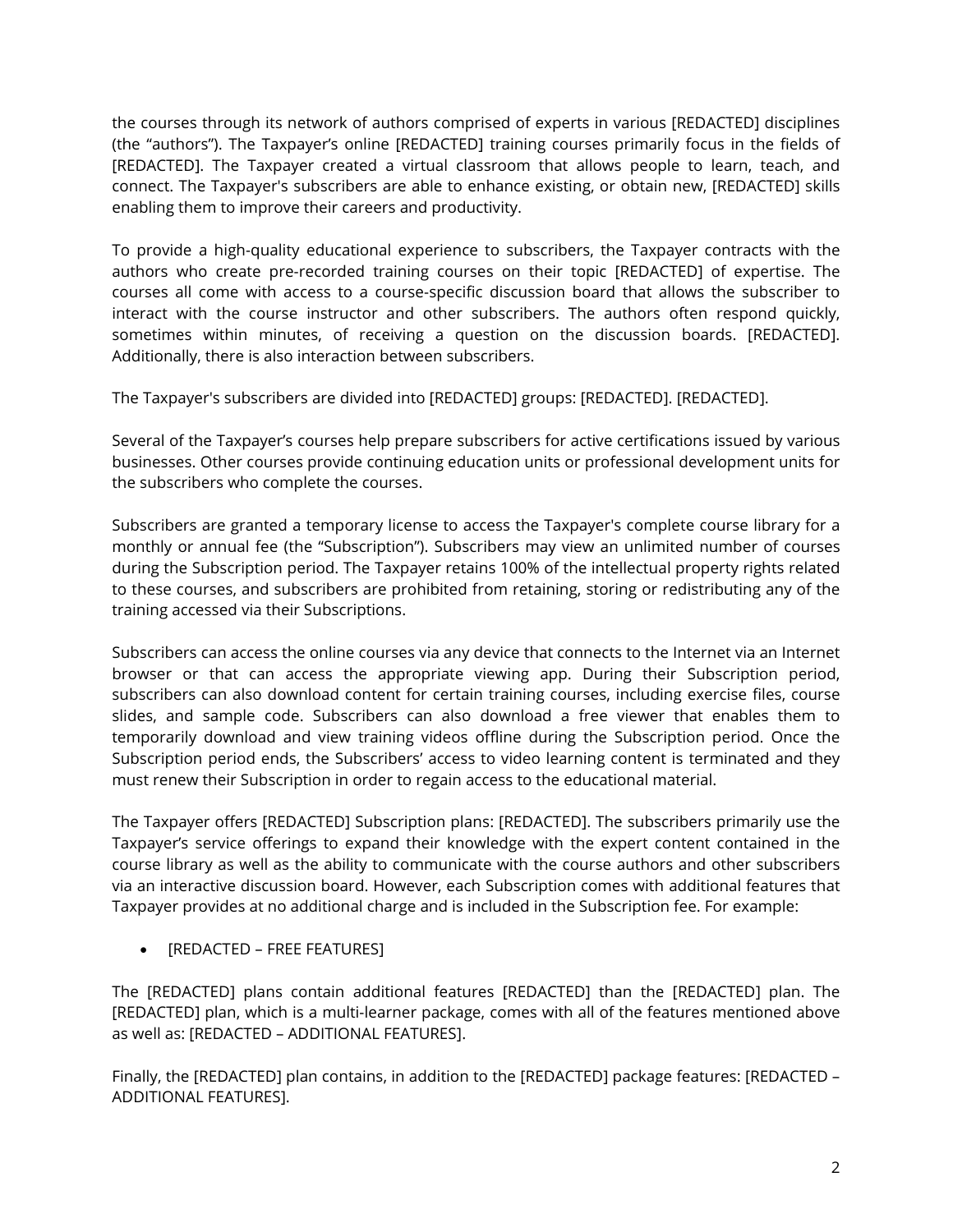# **RULING**

Are the Taxpayer's Subscriptions to pre-recorded online [REDACTED] training courses subject to Tennessee sales and use tax?

Ruling: Yes, the Taxpayer's Subscriptions to pre-recorded online [REDACTED] training courses are subject to Tennessee sales and use tax under TENN. CODE ANN. § 67-6-233.

### **ANALYSIS**

Under the Retailers' Sales Tax Act, $1$  the retail sale in Tennessee of tangible personal property and specifically enumerated services is subject to the sales tax, unless an exemption applies. "Retail sale" is defined as "any sale, lease, or rental for any purpose other than for resale, sublease, or subrent." $2$ 

TENN. CODE ANN. § 67-6-102(78)(A) defines "sale" in pertinent part to mean "any transfer of title or possession, or both, exchange, barter, lease or rental, conditional or otherwise, in any manner or by any means whatsoever of tangible personal property for a consideration." "Tangible personal property" includes "property that can be seen, weighed, measured, felt, or touched, or that is in any other manner perceptible to the senses." $3$  The sales tax also applies to retail sales of services specifically enumerated in the Retailers' Sales Tax Act.<sup>[4](#page-2-3)</sup>

Additionally, the term "sale" includes "the furnishing of any of the things or services" taxable under the Retailers' Sales Tax Act.<sup>[5](#page-2-4)</sup> One of the "things" specifically taxable is the "retail sale, lease, licensing or use of specified digital products transferred to or accessed by subscribers or consumers" in

 $\overline{a}$ 

<span id="page-2-0"></span> $^1$  Tennessee Retailers' Sales Tax Act, ch. 3, §§ 1-18, 1947 Tenn. Pub. Acts 22, 22-54 (codified as amended at TENN. CODE ANN. §§ 67-6-101 to -907 (2013)).

<span id="page-2-1"></span><sup>2</sup> TENN. CODE ANN. § 67-6-102(76)(Supp. 2015).

<span id="page-2-2"></span><sup>&</sup>lt;sup>3</sup> TENN. CODE ANN. § 67-6-102(89)(A). Tangible personal property also includes "prewritten computer software," which is defined in TENN. CODE ANN. § 67-6-102(68) in pertinent part as "computer software, including prewritten upgrades, that is not designed and developed by the author or other creator to the specifications of a specific purchaser."

In 2015, the Tennessee General Assembly adopted into law 2015 Tenn. Pub. Acts Ch. 514, § 22 (effective July 1, 2015). This law effectively treats all purchases of computer software in this state equally, regardless of how the software is provided to and used by a purchaser in this state. It amends TENN. CODE ANN. § 67-6-231(a) to include subdivision (2), which states in pertinent part that: "[f]or purposes of subdivision (a)(1), "use of computer software" includes the access and use of software that remains in the possession of the dealer who provides the software or in the possession of a third party on behalf of such dealer. If the customer accesses the software from a location in this state as indicated by the residential street address or the primary business address of the customer, such access shall be deemed equivalent to the sale of licensing of the software and electronic delivery of the software for use in the state."

<span id="page-2-3"></span><sup>&</sup>lt;sup>4</sup> For example, the furnishing of "intrastate, interstate or international telecommunication services" is one such specifically enumerated service. "Telecommunications service" is defined by TENN. CODE ANN. § 67-6-102(90)(A) as the "electronic transmission, conveyance, or routing of voice, data, audio, video, or any other information or signals to a point, or between or among points."

<span id="page-2-4"></span><sup>5</sup> TENN. CODE ANN. § 67-6-102(78)(C).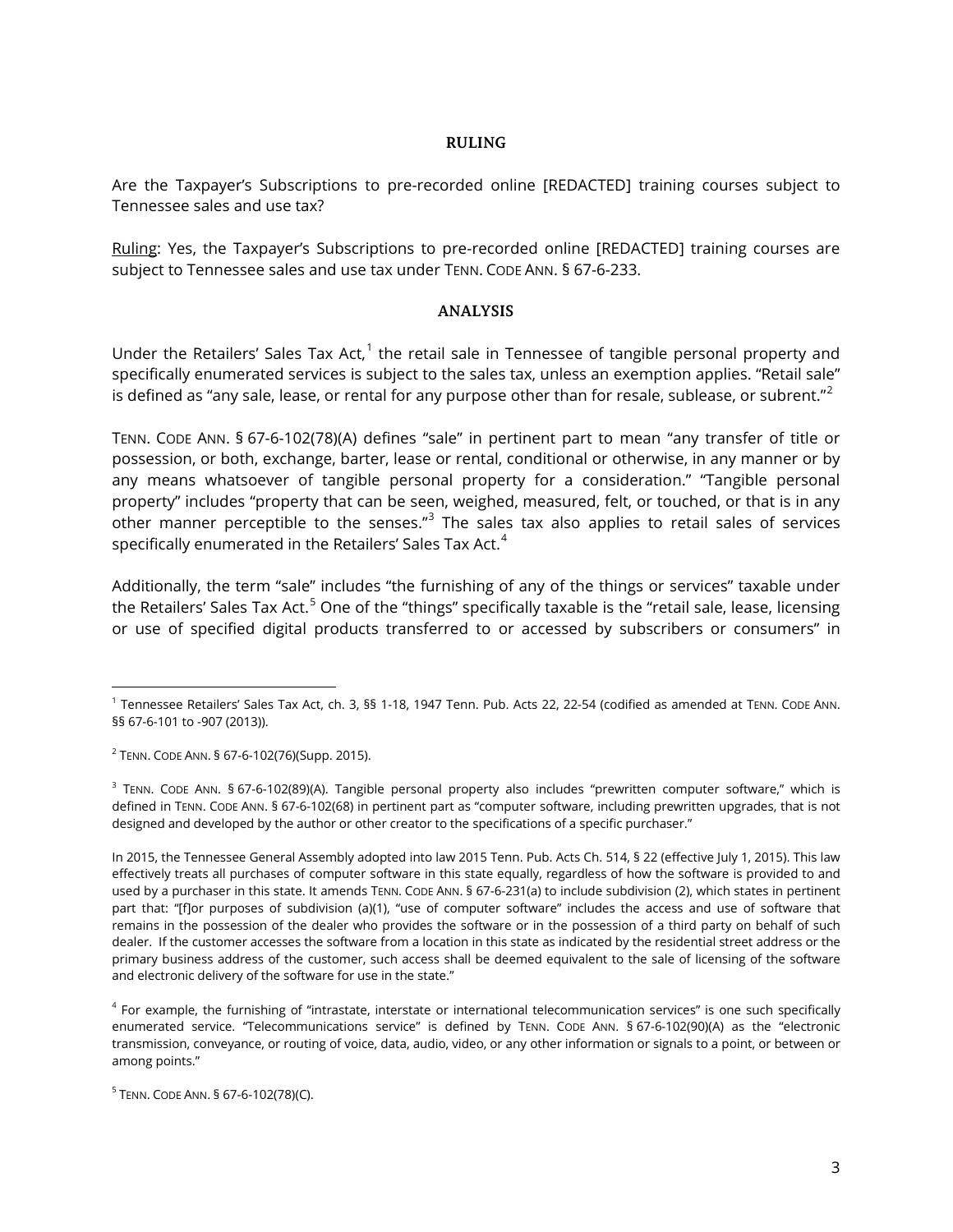Tennessee.<sup>[6](#page-3-0)</sup> The term "specified digital products" is defined in TENN. CODE ANN. § 67-6-102(86) as "electronically transferred digital audio-visual works, digital audio works and digital books." Specified digital products include "electronically transferred digital audio-visual works, digital audio works and digital books."<sup>[7](#page-3-1)</sup> Digital audio-visual works are "a series of related images that, when shown in succession, impart an impression of motion, together with accompanying sounds, if any, that are transferred electronically" and include "motion pictures" as well as "news and information programs."[8](#page-3-2) Digital books are "works that are generally recognized in the ordinary and usual sense as 'books' that are transferred electronically, including works of fiction and nonfiction and short stories."<sup>[9](#page-3-3)</sup>

Finally, whenever two or more items are sold for a single sales price and at least one of the items is subject to sales tax, the entire sales price is subject to sales tax as a bundled transaction. $^{10}$  $^{10}$  $^{10}$  When a transaction involves taxable and nontaxable components and the transaction's true object or a "crucial,"<sup>[11](#page-3-5)</sup> "essential,"<sup>[12](#page-3-6)</sup> "necessary,"<sup>[13](#page-3-7)</sup> "consequential,"<sup>[14](#page-3-8)</sup> or "integral"<sup>[15](#page-3-9)</sup> element of the transaction is subject tax, the entire transaction is subject to sales tax.<sup>[16](#page-3-10)</sup> Only if the true object of the transaction is

 $\overline{a}$ 

<span id="page-3-2"></span><sup>8</sup> TENN. CODE ANN. § 67-6-102(28).

<span id="page-3-3"></span><sup>9</sup> TENN. CODE ANN. § 67-6-102(29). The definition of "digital books" excludes "newspapers, magazines, periodicals, chat room discussions [and] weblogs. TENN. CODE ANN. § 67-6-102(29).

<span id="page-3-4"></span><sup>10</sup> See generally Tenn. Dept. of Rev. Ltr. Rul. 14-10 (Oct. 14, 2014) [hereinafter "Ltr. Rul. 14-10"] (discussing Tennessee law regarding bundling and the "true object" test), *available at* http://www.tennessee.gov/assets/entities/revenue/attachments/14- 10.pdf.

<span id="page-3-5"></span><sup>11</sup> *See, e.g.*, *Thomas Nelson, Inc. v. Olsen*, 723 S.W.2d 621, 624 (Tenn. 1987) (holding that a transaction involving the sale of nontaxable intangible advertising concepts was nevertheless subject to sales tax on the entire amount of the transaction because advertising models, which were tangible personal property, were an "essential," "crucial," and "necessary" element of the transaction).

<span id="page-3-6"></span><sup>12</sup> *Id*.; *see also AT&T Corp. v. Johnson*, No. M2000-01407-COA-R3-CV, 2002 WL 31247083, at \*8 (Tenn. Ct. App. Oct. 8, 2002) (holding that a transaction involving the sale of engineering services along with separately itemized tangible telecommunications systems was subject to sales tax on the entire amount of the contract because "equipment, engineering, and installation combine in this instance to produce BellSouth's desired result: a functioning item of tangible personal property assembled on the customer's premises," and further describing the engineering services as "essential" and "'integral'" to the sale of tangible personal property).

<span id="page-3-7"></span><sup>13</sup> *See supra* note12.

<span id="page-3-8"></span><sup>14</sup> *See Rivergate Toyota, Inc. v. Huddleston*, No. 01A01-9602-CH-00053, 1998 WL 83720, at \*4 (Tenn. Ct. App. Feb. 27, 1998) (holding that a transaction involving the commission and distribution of advertising brochures was subject to sales tax on the "'entire cost of the transaction'" because, although the transaction involved a number of services, the brochures themselves "were not inconsequential elements of the transaction but, in fact, were the sole purpose of the contract").

<span id="page-3-9"></span><sup>15</sup> *See AT&T Corp. v. Johnson*, 2002 WL 31247083, at \*8.

<span id="page-3-0"></span><sup>6</sup> TENN. CODE ANN. § 67-6-233(a) (Supp. 2015).

<span id="page-3-1"></span><sup>7</sup> TENN. CODE ANN. § 67-6-102(86).

<span id="page-3-10"></span><sup>16</sup> *See generally Ltr. Rul. No. 14-10*, *supra* note 10.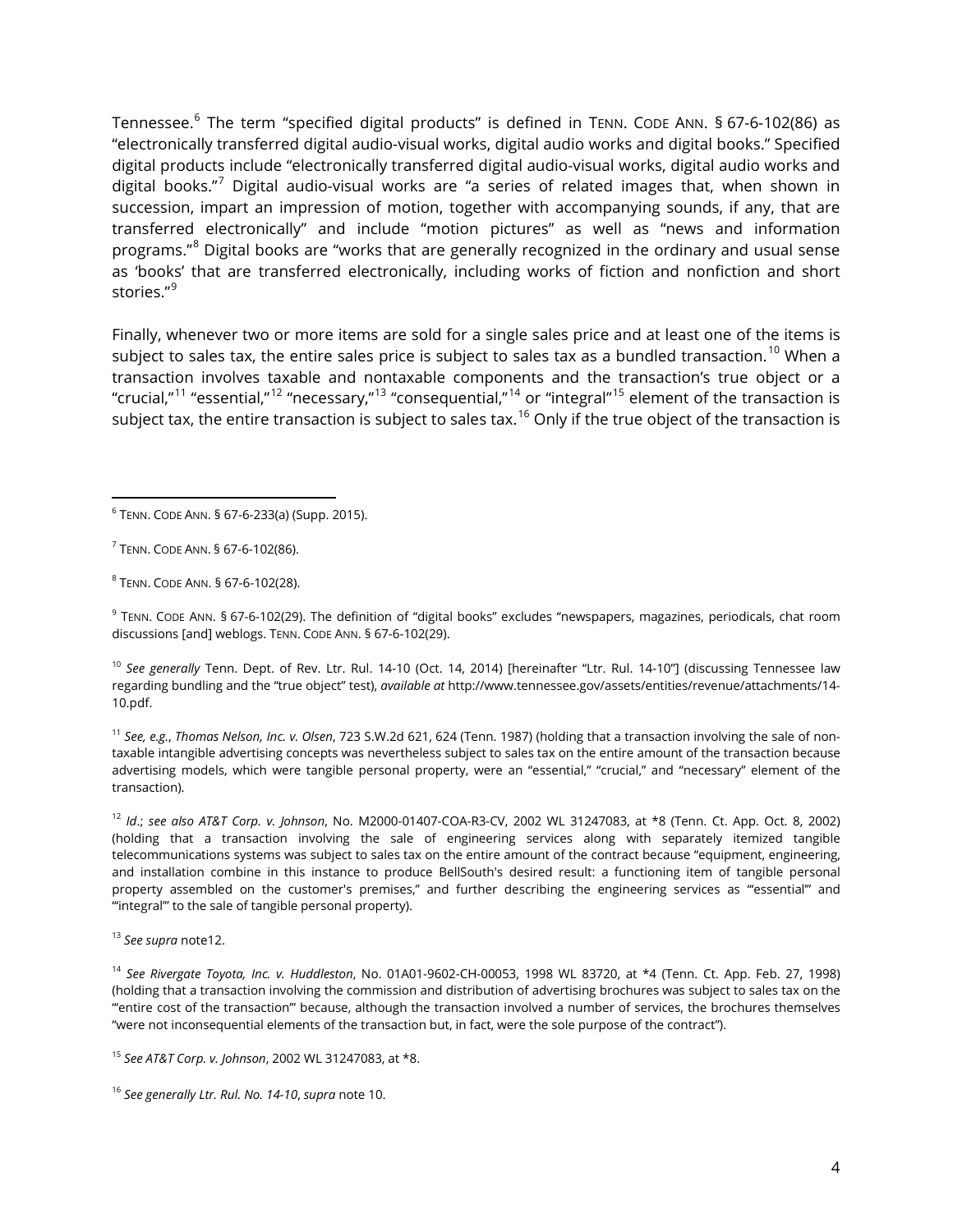not independently subject to sales tax and the items that would be subject to sales tax are "merely incidental" to the true object of the transaction will the transaction not be subject to sales tax.<sup>[17](#page-4-0)</sup>

The true object of the Taxpayer's Subscriptions is access to specified digital products and, as such, is subject to the Tennessee sales and use tax under TENN. CODE ANN. § 67-6-233.

Under TENN. CODE ANN. § 67-6-233(a), the "retail sale, lease, licensing or use of specified digital products transferred to or accessed by subscribers or consumers" in Tennessee<sup>[18](#page-4-1)</sup> is subject to the Tennessee sales and use tax. Taxable retail sales, leases, licensing, or use of specified digital products include: "[s]pecified digital products sold with rights of less than permanent use; [s]pecified digital products sold with rights of use *conditioned upon continued payment by the subscriber* or purchaser; and *[s]ubscriptions to*, *access to* or the purchase of a digital code for receiving or accessing specified digital products."<sup>[19](#page-4-2)</sup>

First, the Taxpayer provides the customer with access to specified digital products, which are defined to include "electronically transferred digital audio-visual works, digital audio works and digital books."<sup>[20](#page-4-3)</sup> Here, the subscribers pay a monthly or yearly fee in exchange for continuing access to the Taxpayer's entire library of pre-recorded courses. These pre-recorded courses are digital audio-visual works, which is a type of specified digital product.

Second, the Subscription constitutes a retail sale, lease, licensing, or use of specified digital products as described in TENN. CODE ANN. § 67-6-233(b)(1)-(3). Here, subscribers pay a yearly fee in exchange for continuing access to the entire pre-recorded course library, which contain numerous specified digital products. This type of transaction is properly described as a "subscription" or a sale "with rights of use conditioned upon continued payment by the subscriber. $"^{21}$  $"^{21}$  $"^{21}$ 

Finally, although other services are included in the Subscriptions, many of which may not be otherwise subject to Tennessee sales and use tax, none of those additional services are essential or crucial elements of the Subscription. Without the subscriber being able to first learn the new or additional skills via watching the pre-recorded online videos, none of the other service offerings would be of any value to the subscriber. The true object, therefore, is access to the course library.

Accordingly, the Taxpayer's Subscriptions are subject to the Tennessee sales and use tax under TENN. CODE ANN. § 67-6-233 as the sale of access to specified digital products.

 $\overline{a}$ 

<span id="page-4-0"></span><sup>17</sup> *See generally id.*

<span id="page-4-1"></span> $18$  The tax applies to retail sales in Tennessee, "indicated by the residential street address or the primary business street address of the subscriber or consumer." TENN. CODE ANN. § 67-6-233(g).

<span id="page-4-2"></span> $19$  TENN. CODE ANN. § 67-6-233(b)(1)-(3) (emphasis added).

<span id="page-4-3"></span><sup>20</sup> TENN. CODE ANN. § 67-6-102(86).

<span id="page-4-4"></span><sup>21</sup> *See* TENN. CODE ANN. § 67-6-233(b)(1)-(3). Because the Subscription constitutes a subscription to specified digital products, the fact that the customer accesses the specified digital products at some future point following payment of the annual membership fee is inconsequential to the application of the sales and use tax.